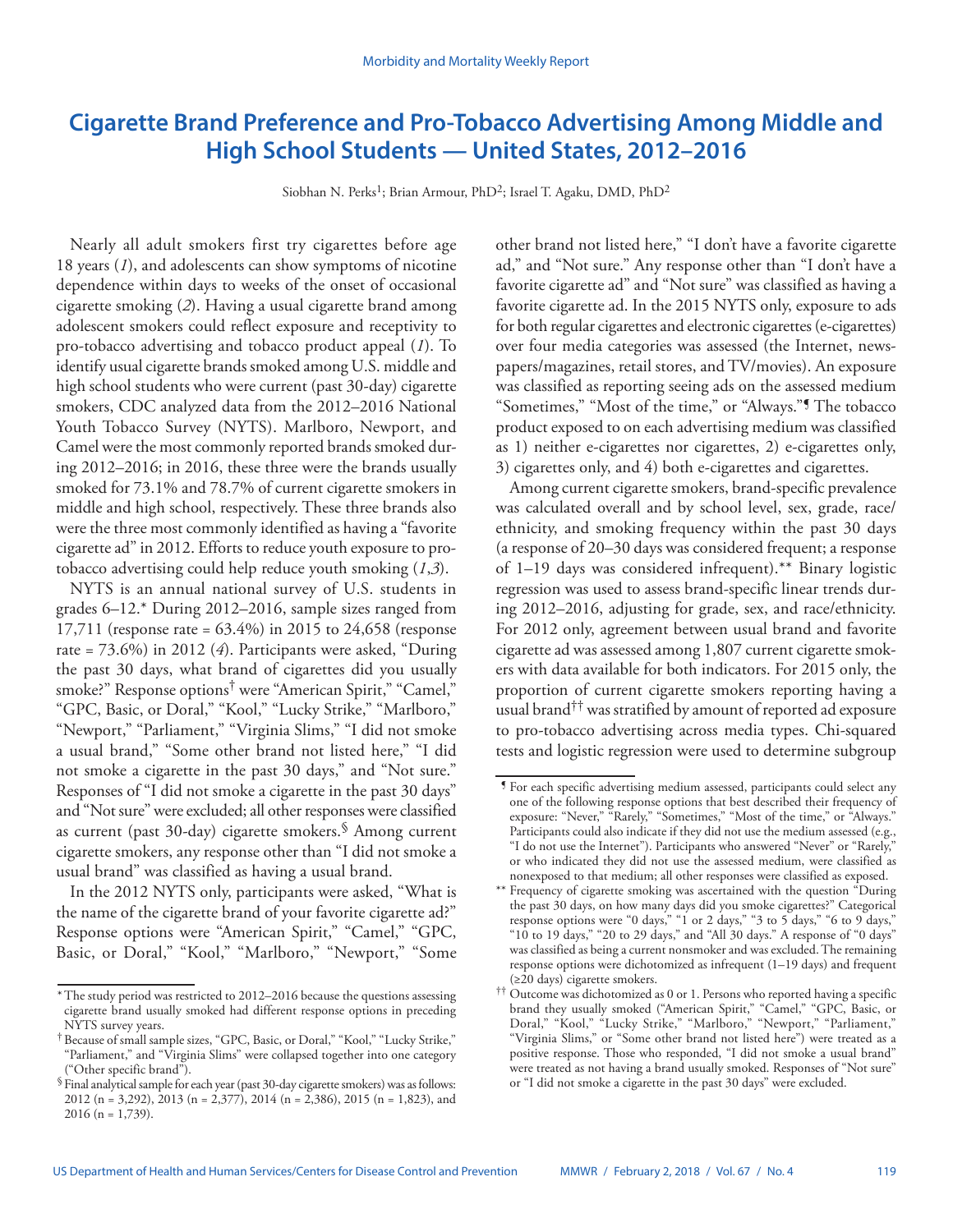differences, with statistical significance set at p<0.05. Data were weighted to yield nationally representative estimates.

During 2016, the top three brands usually smoked among current cigarette smokers in all middle school grades combined were Marlboro (38.3%), Newport (21.4%), and Camel (13.4%) (Table). During 2016, 16.5% of middle school current cigarette smokers smoked some other specific brand, and 10.4% had no usual brand. The proportion of current cigarette smokers who smoked Marlboro cigarettes during 2016 was highest among non-Hispanic whites (whites) (54.6%) and lowest among non-Hispanic blacks (blacks) (11.5%; p<0.05). Conversely, the proportion who smoked Newport cigarettes during 2016 was highest among blacks  $(58.4\%)$  and lowest among whites  $(7.9\%; p<0.05)$ . A higher proportion of female smokers (27.2%) smoked Newport cigarettes than did male smokers (16.6%; p<0.05). Trends during 2012–2016 were not significant for middle school students overall or among subgroups.

**TABLE. Brand of cigarettes usually smoked by current (past 30 day)\* cigarette smokers in middle and high school, by selected characteristics — National Youth Tobacco Survey, United States, 2012–2016†**

|                                                 | <b>Marlboro</b> |                 | <b>Newport</b> |                | Camel     |                | Other specific brand <sup>§</sup> |           | No usual brand |                |
|-------------------------------------------------|-----------------|-----------------|----------------|----------------|-----------|----------------|-----------------------------------|-----------|----------------|----------------|
|                                                 | 2012            | 2016            | 2012           | 2016           | 2012      | 2016           | 2012                              | 2016      | 2012           | 2016           |
| Characteristic                                  | % (SE)          | % (SE)          | % (SE)         | % (SE)         | % (SE)    | % (SE)         | % (SE)                            | % (SE)    | $%$ (SE)       | % (SE)         |
| <b>Middle School</b>                            |                 |                 |                |                |           |                |                                   |           |                |                |
| <b>Total</b>                                    | 37.0(3.5)       | 38.3(4.1)       | 17.1(2.4)      | 21.4(3.5)      | 17.8(2.8) | 13.4(2.4)      | 17.5(2.2)                         | 16.5(2.4) | 10.5(1.6)      | 10.4(1.8)      |
| Sex                                             |                 |                 |                |                |           |                |                                   |           |                |                |
| Male                                            | 38.0 (4.5)      | 38.9(6.0)       | 14.6(2.7)      | 16.6(3.8)      | 19.7(3.8) | 14.5(3.5)      | 18.0(2.7)                         | 17.3(3.9) | 9.7(1.9)       | 12.6(2.7)      |
| Female                                          | 35.7(3.9)       | 37.2(4.6)       | 20.5(3.2)      | 27.2(4.3)      | 15.4(2.7) | 12.3(2.9)      | 16.9(3.0)                         | 15.6(3.6) | 11.6(2.1)      | 7.6(2.4)       |
| Grade                                           |                 |                 |                |                |           |                |                                   |           |                |                |
| 6                                               | 33.8 (4.9)      | 40.6(6.3)       | 19.7(4.0)      | 17.4(4.6)      | 15.8(2.8) | 13.4(4.4)      | 20.7(4.5)                         | 18.7(4.6) | 10.1(2.8)      | 9.9(3.6)       |
| 7                                               | 38.4 (5.9)      | 33.2(4.8)       | 16.3(3.6)      | 22.5(4.6)      | 16.7(4.1) | 15.8(3.4)      | 17.8(3.7)                         | 13.4(3.3) | 10.8(2.2)      | 15.1(3.5)      |
| 8                                               | 37.6(3.8)       | 41.4(6.2)       | 16.5(2.3)      | 22.4(4.7)      | 19.6(3.8) | 11.5(3.0)      | 15.8(3.2)                         | 17.9(3.6) | 10.6(2.2)      | 6.9(1.9)       |
| Race/Ethnicity                                  |                 |                 |                |                |           |                |                                   |           |                |                |
| White, non-Hispanic                             | 44.3 (4.8)      | 54.6(5.1)       | 8.5(2.1)       | 7.9(2.8)       | 20.3(5.0) | 16.1(3.5)      | 17.5(3.3)                         | 9.4(3.2)  | 9.4(2.3)       | 12.1(3.6)      |
| Black, non-Hispanic                             | 28.4(6.9)       | 11.5(5.1)       | 42.7(6.6)      | 58.4 (5.6)     | 3.8(0.9)  | 8.6(4.3)       | 16.7(4.8)                         | 15.5(5.4) | 8.4(3.7)       | 6.0(2.8)       |
| Hispanic                                        | 33.2 (4.2)      | 26.5(4.2)       | 14.9(2.6)      | 21.3(5.9)      | 20.8(5.5) | 18.5(4.4)      | 18.8 (4.6)                        | 23.8(5.2) | 12.4(3.0)      | 9.9(3.2)       |
| No. of days smoked in past 30 days <sup>1</sup> |                 |                 |                |                |           |                |                                   |           |                |                |
| Frequent (≥20 days)                             | 44.8 (9.2)      | 47.5 (11.0)     | 14.8(4.0)      | 9.1(4.8)       | 17.8(6.5) | 14.7(7.9)      | 19.5(6.8)                         | 26.6(9.4) | 3.0(2.2)       | 2.0(2.0)       |
| Infrequent (1-19) days                          | 41.6(4.8)       | 40.3(7.6)       | 19.0(3.7)      | 18.6(5.3)      | 16.1(4.1) | 17.3(4.0)      | 18.5(3.1)                         | 14.0(4.5) | 4.8(1.2)       | 9.9(4.1)       |
| <b>High School</b>                              |                 |                 |                |                |           |                |                                   |           |                |                |
| <b>Total</b>                                    | 38.5(1.8)       | 48.8 (2.4)**    | 23.1(2.1)      | $16.6(1.8)$ ** | 17.8(1.4) | $13.3(1.3)$ ** | 16.4(1.5)                         | 15.4(1.6) | 4.1(0.4)       | $5.9(0.9)$ **  |
| Sex                                             |                 |                 |                |                |           |                |                                   |           |                |                |
| Male                                            | 39.4(2.1)       | 50.0 $(2.8)$ ** | 21.0(2.0)      | 16.0(2.2)      | 17.0(1.5) | $12.5(1.7)$ ** | 17.4(1.8)                         | 15.6(2.1) | 5.1(0.7)       | 5.8(1.2)       |
| Female                                          | 37.5(2.3)       | 48.0 (3.5)**    | 26.0(2.7)      | $16.8(2.4)$ ** | 18.6(2.1) | $14.2(1.9)$ ** | 15.2(1.7)                         | 15.0(1.9) | 2.7(0.5)       | $6.0(1.2)$ **  |
| Grade                                           |                 |                 |                |                |           |                |                                   |           |                |                |
| 9                                               | 34.3 (2.6)      | 42.9 $(3.7)$ ** | 25.1(2.7)      | 18.4(2.8)      | 17.4(2.2) | 15.9(3.6)      | 16.2(1.5)                         | 17.4(3.1) | 6.9(1.4)       | 5.4(1.5)       |
| 10                                              | 37.2(2.4)       | $45.7(3.7)$ **  | 25.5(3.1)      | 19.5(3.0)      | 19.4(2.3) | $14.2(3.9)$ ** | 14.9(1.8)                         | 13.9(1.7) | 2.9(0.7)       | $6.8(2.3)$ **  |
| 11                                              | 40.3(2.7)       | 50.8(4.4)       | 22.5(2.7)      | 17.2(3.1)      | 14.5(1.6) | 10.0(1.9)      | 19.0(2.2)                         | 15.6(1.5) | 3.8(0.8)       | 6.4(1.5)       |
| 12                                              | 41.1(2.5)       | 53.2 $(3.7)$ ** | 20.3(2.4)      | 12.7(2.0)      | 19.8(2.5) | $13.6(1.8)$ ** | 15.5(2.9)                         | 15.3(2.6) | 3.3(0.6)       | $5.1(1.2)$ **  |
| Race/Ethnicity                                  |                 |                 |                |                |           |                |                                   |           |                |                |
| White, non-Hispanic                             | 45.8(2.1)       | 59.5 $(3.1)$ ** | 15.4(1.8)      | $9.5(1.6)$ **  | 19.6(1.9) | $11.9(1.9)$ ** | 15.4(2.0)                         | 14.1(2.1) | 3.7(0.6)       | 5.0(1.4)       |
| Black, non-Hispanic                             | 10.3(2.7)       | 11.0(3.6)       | 67.0(4.3)      | 47.5(7.6)      | 4.2(1.7)  | 8.9(3.0)       | 16.9(2.7)                         | 16.7(5.6) | 1.6(0.7)       | $15.9(2.5)$ ** |
| Hispanic                                        | 36.6(2.6)       | 40.5(3.2)       | 20.5(3.0)      | 20.2(3.3)      | 20.7(2.3) | 18.1(2.1)      | 17.8(2.3)                         | 16.5(2.0) | 4.4(1.3)       | 4.7(1.4)       |
| No. of days smoked in past 30 days <sup>1</sup> |                 |                 |                |                |           |                |                                   |           |                |                |
| Frequent (≥20 days)                             | 42.2(2.8)       | 59.1 $(5.1)$ ** | 25.6(2.9)      | 12.5(3.4)      | 18.2(2.3) | 14.0(2.7)      | 12.7(1.9)                         | 11.5(2.7) | 1.3(0.4)       | 2.9(1.3)       |
| Infrequent (1-19 days)                          | 37.8 (2.4)      | 50.8 $(3.5)$ ** | 21.6(2.3)      | 17.1(2.5)      | 19.8(2.3) | $12.4(2.2)$ ** | 18.0(2.2)                         | 16.6(2.2) | 2.8(0.6)       | 3.1(1.1)       |

**Abbreviation:** SE = standard error.

\* Assessed with the question: "During the past 30 days, what brand of cigarettes did you usually smoke?" Response options were "American Spirit," "Camel," "GPC, Basic, or Doral,""Kool,""Lucky Strike,""Marlboro,""Newport,""Parliament,""Virginia Slims,""I did not smoke a usual brand,""Some other brand not listed here,""I did not smoke a cigarette in the past 30 days," and "Not sure." Any response other than "I did not smoke a cigarette in the past 30 days" or "Not sure" was treated as being a current (past 30-day) cigarette smoker.

† Trend analyses include data for 2012, 2013, 2014, 2015, and 2016. Prevalence estimates are presented only for 2012 and 2016.

§ Because of small sample sizes, the responses "GPC, Basic, or Doral," "Kool," "Lucky Strike," "Parliament," and "Virginia Slims" were combined together as one category ("Other specific brand").

¶ Assessed with the question "During the past 30 days, on how many days did you smoke cigarettes?" Response options included "0 days," "1 or 2 days," "3 to 5 days," "6 to 9 days," "10 to 19 days," "20 to 29 days," and "All 30 days." Responses of "0 days" were excluded. All other responses were dichotomized as frequent (≥20 days) or infrequent (1–19 days).

\*\* Statistically significant linear trend during 2012–2016 (p-trend<0.05).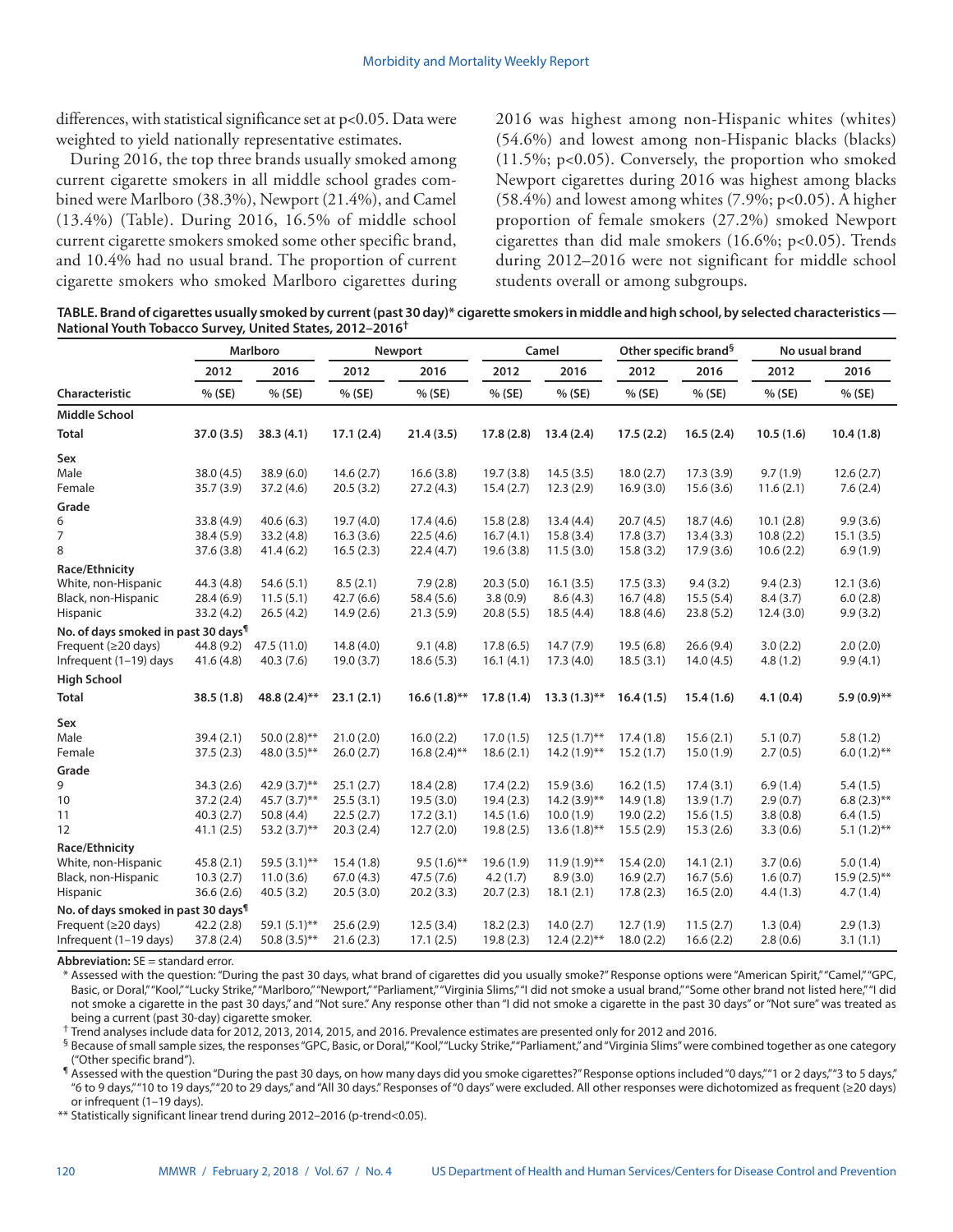Among high school current cigarette smokers, the top three brands usually smoked by students in all grades combined in 2016 also were Marlboro (48.8%), Newport (16.6%), and Camel (13.3%) (Table). During 2016, 15.4% of high school current cigarette smokers smoked other specific brands, and 5.9% reported no usual brand. As was the case among middle school students, Newport was the most prevalent brand among black high school students (47.5% in 2016), and Marlboro was the most prevalent brand among white high school students (59.5% in 2016). During 2016, the proportion of high school current cigarette smokers that smoked Camel cigarettes was highest among Hispanics (18.1%) and lowest among blacks (8.9%). Trend analyses during 2012–2016 indicated an increase in the prevalence of Marlboro smoking for all high school students (38.5% to 48.8%), males (39.4% to 50.0%), females (37.5% to 48.0%), ninth graders (34.3% to 42.9%), 10th graders (37.2% to 45.7%), 12th graders (41.1% to 53.2%), whites (45.8% to 59.5%), and both frequent (42.2% to 59.1%) and infrequent smokers (37.8% to 50.8%) (all p-values for trend <0.05). The prevalence of Newport smoking declined during 2012–2016 among all high school students (23.1% to 16.6%), females (26.0% to 16.8%), and whites (15.4% to 9.5%) (all p-values for trend <0.05). The prevalence of Camel smoking during 2012–2016 declined among all high school students (17.8% to 13.3%), males (17.0% to 12.5%), females (18.6% to 14.2%), 10th graders (19.4% to 14.2%), 12th graders (19.8% to 13.6%), whites (19.6% to 11.9%), and infrequent smokers (19.8% to 12.4%) (all p-values for trend <0.05). The proportion of students who smoked no usual brand increased among all high school students (4.1% to 5.9%), females (2.7% to 6.0%), 10th graders (2.9% to 6.8%), 12th graders (3.3% to 5.1%), and blacks (1.6% to 15.9%) during  $2012-2016$  (all p-values for trend <0.05).

In 2012, among current cigarette smokers who reported smoking a usual brand, 72.1% identified the same brand as their favorite cigarette ad. The top three favorite cigarette ads were also the top three brands usually smoked (Figure 1).

In 2015, across all advertising media, current cigarette smokers who reported exposure to neither e-cigarette ads nor cigarette ads reported significantly lower prevalence of having a usual brand than those who reported exposure to both ads (Figure 2). By specific advertising media, among those exposed to neither e-cigarette nor cigarette ads versus both ads, the proportion who reported having a usual brand was as follows: for movies/TV (neither  $ad = 80.5\%$ ; both  $ads = 94.2\%$ ), for retail stores (neither = 69.8%; both = 94.8%), for Internet (neither =  $79.4\%$ ; both =  $94.5\%$ ), and for magazines/newspapers (neither =  $88.0\%$ ; both =  $94.6\%$ ) (all p-values < 0.05).

# **Summary**

#### What is already known about this topic?

Nearly all adult smokers first try cigarettes before age 18 years. Tobacco-advertising activities, among other factors, including peer influence and price, are associated with initiation of smoking and the continued use of tobacco products among youth.

#### What is added by this report?

Analysis of 2012–2016 National Youth Tobacco Survey data found that Marlboro, Newport, and Camel were the most commonly reported usual brands smoked by middle and high school current (past 30-day) cigarette smokers. In 2016, these three brands accounted for 73.1% and 78.7% of current cigarette smokers in middle and high school, respectively. Ads for these three brands were also the three most commonly identified "favorite cigarette ad" in 2012. Current cigarette smokers who reported exposure to neither e-cigarette ads nor cigarette ads reported significantly lower prevalence of having a usual brand than those who reported exposure to both ads during 2015.

#### What are the implications for public health practice?

Reducing youth-oriented tobacco marketing, as part of a comprehensive approach in concert with other evidence-based strategies, including comprehensive smoke-free policies, increasing the price of tobacco products, and raising the minimum age of purchase for tobacco products to 21 years, could help reduce the acceptability, affordability, and use of tobacco products among youth.

## **Discussion**

During 2012–2016, the top three brands usually smoked by U.S. middle and high school current cigarette smokers were Marlboro, Newport, and Camel; these brands also were the top three favorite cigarette ads reported by current cigarette smokers in middle and high school in 2012. Market data also indicated that these three brands accounted for the largest share (62%) of the U.S. cigarette market during 2016; the percentage shares of retail volume for Marlboro, Newport, and Camel during 2016 were 40.2%, 13.8%, and 8.0% respectively (*5*). Cigarette ads use youth-oriented themes, including those highlighting independence, rebellion, and perceived social acceptability of cigarette smoking (*3*). Previous epidemiologic studies have demonstrated an association between amount of reported ad exposure and most frequently smoked brands among adolescents (*6*); efforts to reduce youth exposure to pro-tobacco advertising might help reduce smoking initiation among U.S. youth (*1*).

Targeted marketing of tobacco products to certain groups can explain differences in brand preferences among subgroups (*1*,*7*,*8*). Whereas Marlboro smoking was more prevalent among whites, Newport, a predominantly menthol brand, was more often smoked by blacks, which is consistent with previous reports that have documented that menthol cigarettes are marketed to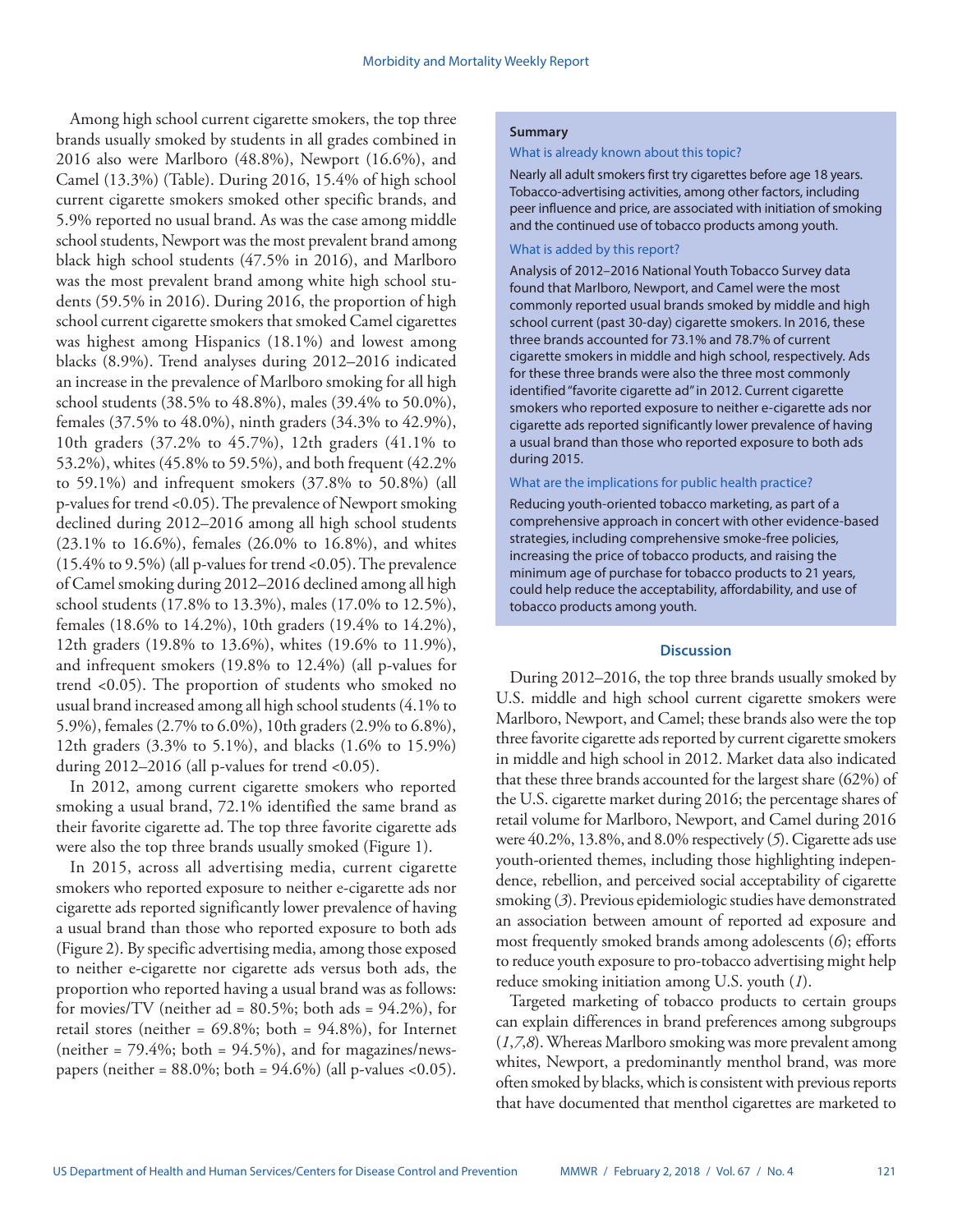



\* Restricted to students who smoked cigarettes during the past 30 days and reported having both a favorite cigarette ad and a cigarette brand usually smoked  $(n = 1.807)$ . The question on favorite cigarette ad was asked only in 2012.

† Assessed with the question: "During the past 30 days, what brand of cigarettes did you usually smoke?" Responses classified as having a brand usually smoked among past 30-day smokers included "American Spirit," "Camel," "GPC, Basic, or Doral," "Kool," "Lucky Strike," "Marlboro," "Newport," "Parliament," "Virginia Slims," and "Some other brand not listed here."

 $\frac{6}{3}$  Assessed with the question: "What is the name of the cigarette brand of your favorite cigarette ad?" Responses classified as having a favorite cigarette ad were "American Spirit," "Camel," "GPC, Basic, or Doral," "Kool," "Marlboro," "Newport," and "Some other brand not listed here."

specific demographic groups, including blacks (*7*,*8*). Among high school students overall, as well as among females, blacks, and 10th and 12th graders, significant increases were observed in the proportion of smokers reporting no usual brand. Having no usual brand might be an indicator of nonspecific cigarette access patterns, including from social sources such as friends (*1*).

The findings in this report are subject to at least four limitations. First, self-reported cigarette smoking is subject to social desirability bias and might be underreported among youth. Second, both brand preferences and pro-tobacco ad exposure were measured at the same time in this cross-sectional study; the data therefore did not permit assessment of temporality. Exposure to ads could increase brand use or brand use could lead to a favorable impression of tobacco ads. Third, these findings might not be generalizable to youth who are not enrolled in traditional schools, (e.g., dropouts [approximately 6.4% among high school students]§§ and those home-schooled [approximately 3.4% of school-aged children]).<sup>11</sup> Finally, the relationships between "favorite cigarette ad" and cigarette brand preferences as assessed in 2012 NYTS might have limited comparability with subsequent years.

In 2014, U.S. cigarette manufacturers spent approximately \$8.5 billion, or approximately \$1 million per hour, to advertise and promote cigarettes (*9*). Information on cigarette brand usually smoked can help guide efforts to reduce cigarette smoking among the approximately 1.6 million U.S. middle and high school cigarette smokers (*10*). Reducing youth-oriented tobacco marketing, as part of a comprehensive approach in concert with other evidence-based strategies could help reduce the acceptability, affordability, and use of tobacco products among youth (*1*). Such strategies include comprehensive smoke-free policies, increasing the prices of tobacco products, and raising the minimum age of purchase for tobacco products to 21 years (*1*).

# **Conflict of Interest**

No conflicts of interest were reported.

<sup>§§</sup> <https://www.census.gov/newsroom/press-releases/2016/cb16-tps142.html>. ¶¶ [https://nces.ed.gov/programs/digest/d15/tables/dt15\\_206.10.asp?current=yes](https://nces.ed.gov/programs/digest/d15/tables/dt15_206.10.asp?current=yes).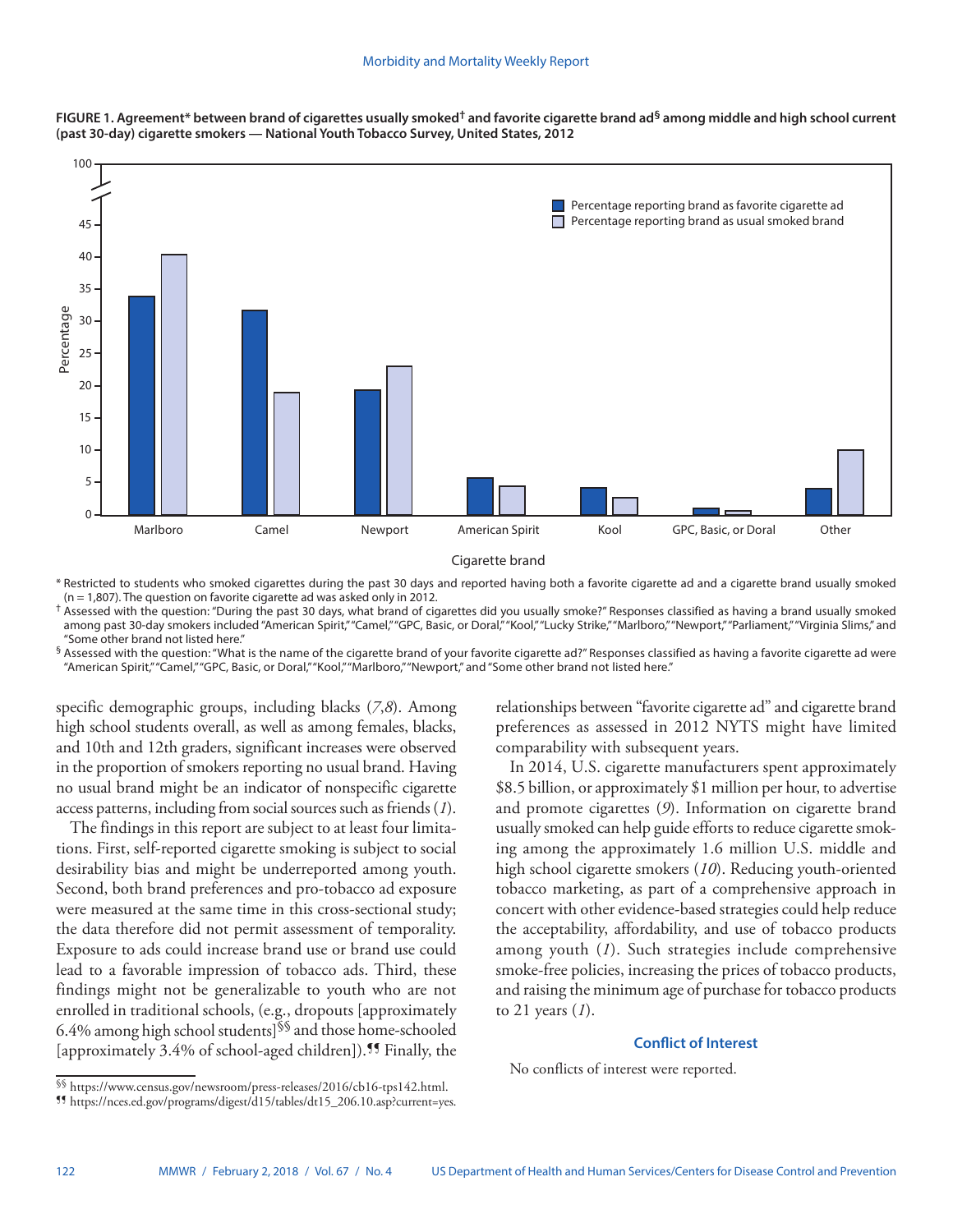**FIGURE 2. Proportion of middle and high school current (past 30-day) cigarette smokers reporting a usual cigarette brand\* by advertising medium and status of exposure to cigarette and/or electronic cigarette ads† — National Youth Tobacco Survey, United States, 2015§**



\* Outcome was dichotomized as 0 or 1. Persons who reported having a specific brand they usually smoked ("American Spirit," "Camel," "GPC, Basic, or Doral," "Kool," "Lucky Strike," "Marlboro," "Newport," "Parliament," "Virginia Slims," or "Some other brand not listed here") were coded as 1. Those who responded, "I did not smoke a usual brand" were coded as 0. Responses of "Not sure" or "I did not smoke a cigarette in the past 30 days" were excluded.

 $^{\dagger}$  Separate questions were asked for electronic cigarettes and regular cigarettes in relation to exposure to pro-tobacco ads on the different media sources (Internet, newspapers/magazines, retail stores, and TV/movies). For both electronic cigarettes and regular cigarettes, respondents' ad exposure status was coded on each medium as either: 1 = exposed (responses of "Sometimes," "Most of the time," and "Always") or 0 = non-exposed ("Never," "Rarely," or those who indicated not using the assessed medium).

§ The questions on exposure to both electronic cigarette and regular cigarette ads were asked only in 2015.

1Rollins School of Public Health, Emory University, Atlanta, Georgia; 2Office on Smoking and Health, National Center for Chronic Disease Prevention and Health Promotion, CDC.

Corresponding author: Israel T. Agaku, [iagaku@cdc.gov,](mailto:iagaku@cdc.gov) 404-580-3276.

### **References**

- 1. US Department of Health and Human Services. Preventing tobacco use among youth and young adults: a report of the Surgeon General. Atlanta, GA: US Department of Health and Human Services, CDC; 2012. [https://](https://www.surgeongeneral.gov/library/reports/preventing-youth-tobacco-use/full-report.pdf) [www.surgeongeneral.gov/library/reports/preventing-youth-tobacco-use/](https://www.surgeongeneral.gov/library/reports/preventing-youth-tobacco-use/full-report.pdf) [full-report.pdf](https://www.surgeongeneral.gov/library/reports/preventing-youth-tobacco-use/full-report.pdf)
- 2. DiFranza JR, Rigotti NA, McNeill AD, et al. Initial symptoms of nicotine dependence in adolescents. Tob Control 2000;9:313–9. [https://doi.](https://doi.org/10.1136/tc.9.3.313) [org/10.1136/tc.9.3.313](https://doi.org/10.1136/tc.9.3.313)
- 3. National Cancer Institute. The role of the media in promoting and reducing tobacco use. Tobacco control monograph no. 19. Rockville, MD: US Department of Health and Human Services, National Cancer Institute; 2008. [https://cancercontrol.cancer.gov/brp/tcrb/](https://cancercontrol.cancer.gov/brp/tcrb/monographs/19/m19_complete.pdf) [monographs/19/m19\\_complete.pdf](https://cancercontrol.cancer.gov/brp/tcrb/monographs/19/m19_complete.pdf)
- 4. CDC. National Youth Tobacco Survey (NYTS). Atlanta, GA: US Department of Health and Human Services, CDC; 2016. [https://www.](https://www.cdc.gov/tobacco/data_statistics/surveys/nyts/index.htm) [cdc.gov/tobacco/data\\_statistics/surveys/nyts/index.htm](https://www.cdc.gov/tobacco/data_statistics/surveys/nyts/index.htm)